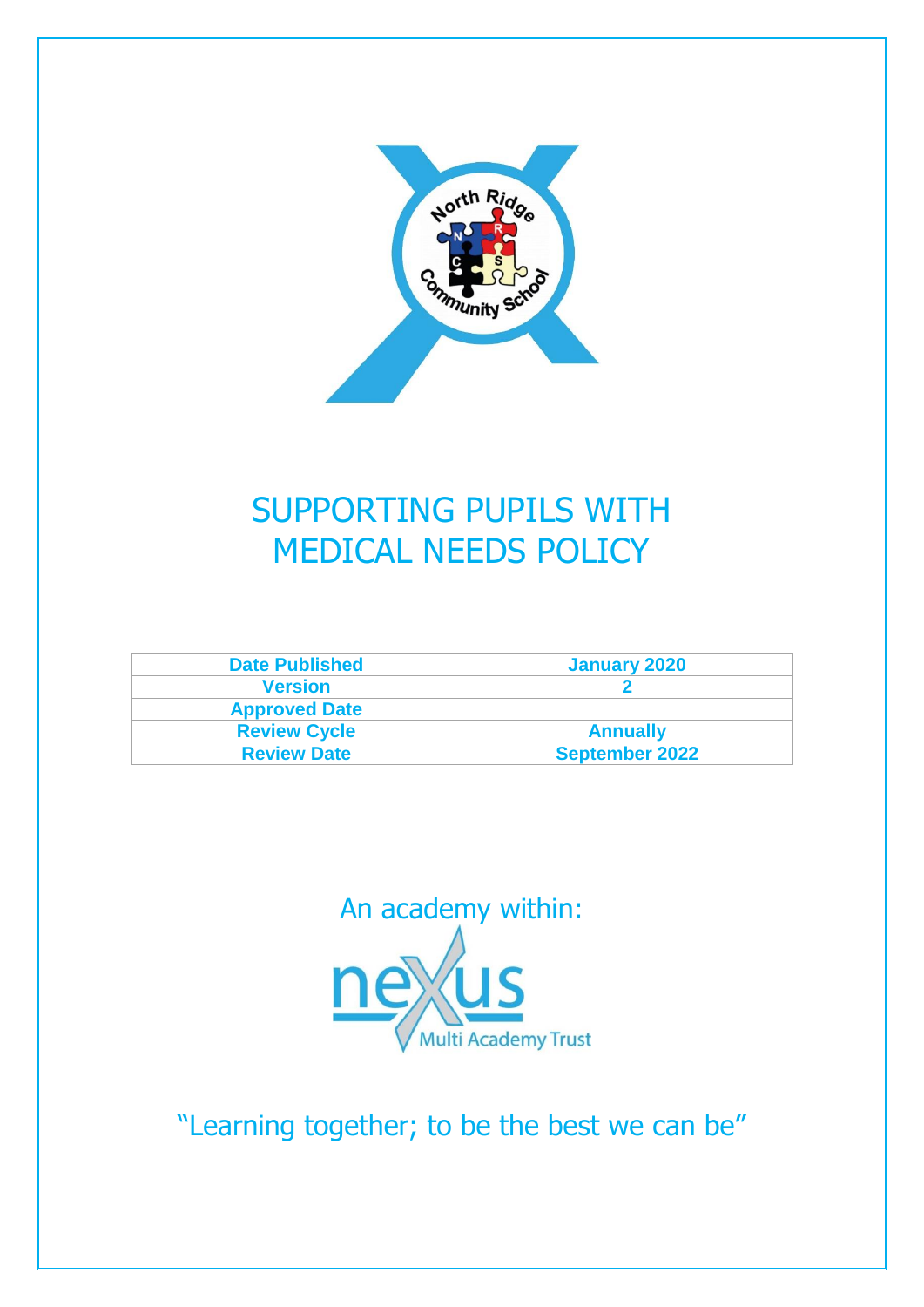



# **This policy should be read in conjunction with the Department for Education (DfE) Supporting pupils at school with medical conditions 2014.**

#### **Rationale**

A new duty issued in September 2014 sets out Governing Bodies responsibility aimed at ensuring that pupils with medical conditions; physical and mental are well supported enabling them to play a full and active role in school whilst meeting their academic potential. Guidance in supporting long term and complex conditions is available offering advice re statutory requirements.

#### **Linked policies:**

- Safeguarding Policy
- Complaints Policy
- Intimate Care Policy
- Educational Visits Policy

#### **Key Points**

- Pupils at North Ridge Community School with medical conditions should be properly supported so that they have full access to education, including school trips and physical education.
- The Governing Body **must** ensure that arrangements are in place to support pupils at North Ridge Community School with medical conditions.
- The Governing Body needs to ensure that school leaders consult health and social care professionals, pupils and parents to ensure that the needs of children with medical conditions are effectively supported.
- North Ridge Community School should ensure Individual Healthcare plans are in place (Department for Education (DfE) Supporting pupils at school with medical conditions 2014, pg.9).

The Equality Act (2010) places a requirement on public bodies to provide due regard in the elimination of discrimination, advancement of equality and foster good relations to protect those vulnerable members. It is noted that medical or special needs may not automatically equate to a disability, however, it may increase the pupils' vulnerability, therefore in turn impact upon achievement and socialisation.

This extends to the Children's and Families Act 2014 and additional acts referenced within Department for Education (DfE) Supporting pupils at school with medical conditions 2014, p 21/22.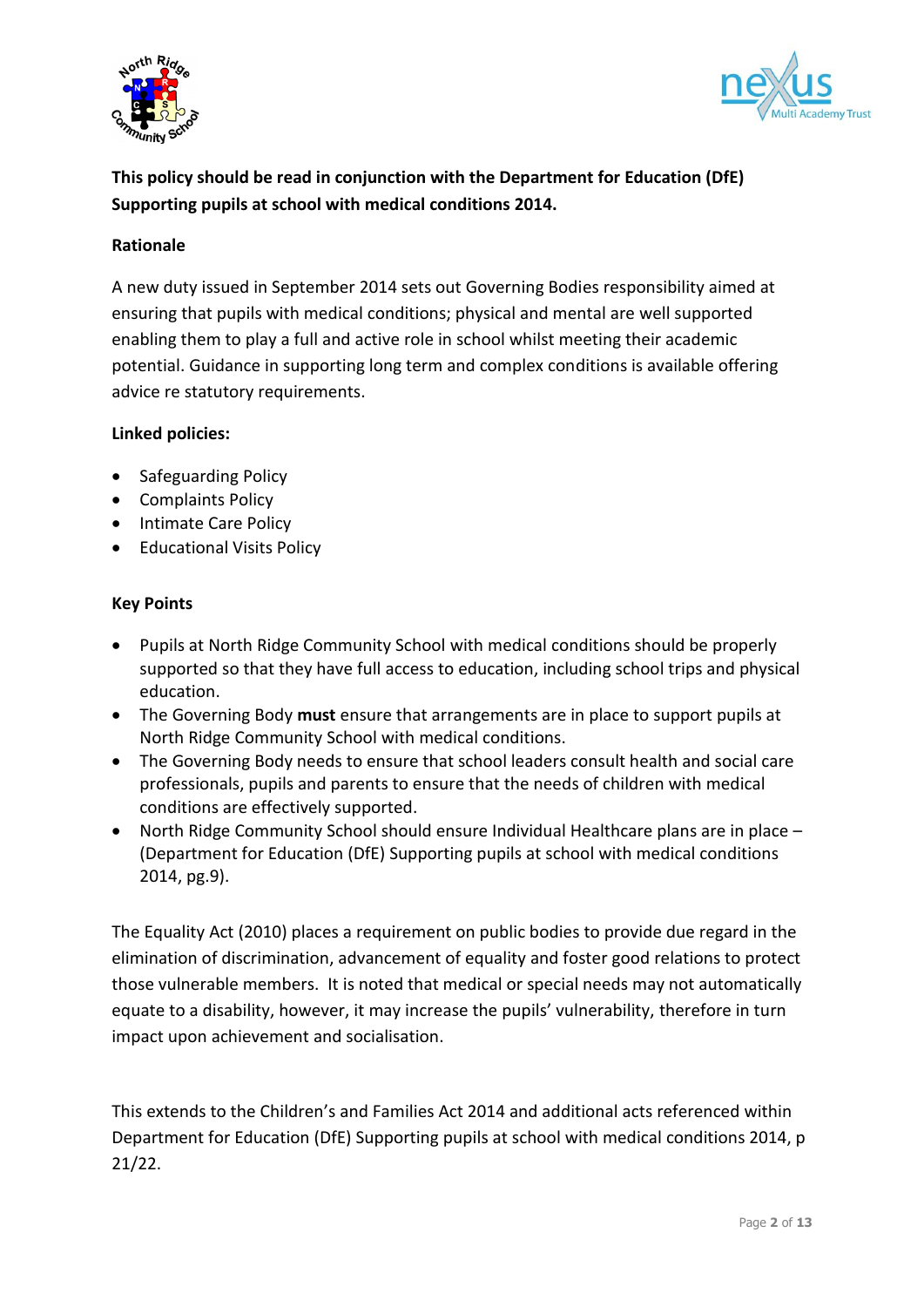



NB – under Part 64 of the Equality Act (2010) responsible bodies for schools are strongly advised to make reasonable adjustments for disabled children, including those with medical needs, so that they can access all aspects of school life including the school day, trips and extra-curricular activities.

### **1. Introduction**

The following guidance is designed to assist North Ridge Community School staff support pupils; complying with statutory responsibilities, introducing effective management systems that are inclusive and supportive.

#### **Scope of Guidance**

#### **Management of:**

- Short term medical needs
- Long-term medical needs (treatment of chronic illness or medical condition requiring medical technical support).
- Immediate medical response (response to acute medical conditions including calling the emergency services) through effective risk assessment and individual healthcare planning by properly trained staff in conjunction with parents and carers.

### **2. Aims and Objectives**

- Promote equality in care provision for pupils with chronic or transient medical conditions within North Ridge Community School.
- Outline the roles and responsibilities of employees within North Ridge Community School in maintaining safety, achievement and attainment of pupils with medical needs.
- Identify the standard of training for North Ridge Community School in managing medical conditions.
- Comply with DfE / HSE and Ofsted requirements.
- Create a model process for developing individual health care plans Department for Education (DfE) Supporting pupils at school with medical conditions 2014, p 23.

#### **3. Roles and Responsibilities**

- A school nurse (RDASH) Listed contact via RDASH (SPOC)
- North Ridge Community School ensure that a member of staff trained in paediatric first aid is always onsite. A member of the Senior Leadership Team is also available. All records are held centrally.
- At the onset of any emergency situation class staff will alert a member of the SLT through the use of the emergency call system. This member of SLT will make any call to the emergency services and instruct admin to call parents if deemed necessary.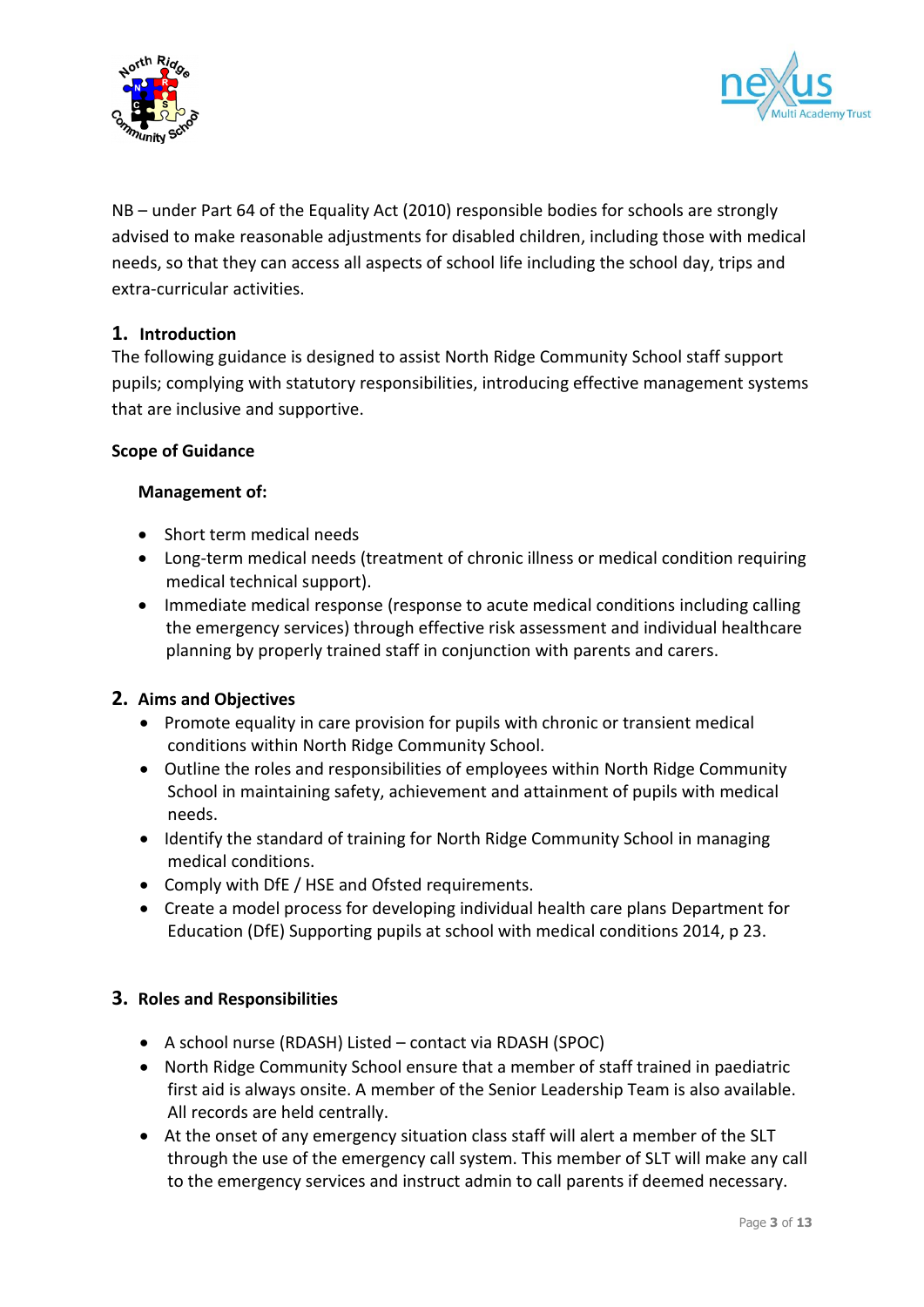



#### **School nurses (RDASH) responsible for:**

- Supporting the class teacher to update health care plans
- Supporting North Ridge Community School in arranging health care visitors (e.g. optician/dentist)
- Supporting training and advice

#### **The SEND Support Officer will be responsible for:**

- Supporting teaching staff with reviews and updates to health care plans
- Monitoring medical storage and ensure all stocks remain adequate to meet daily needs.
- Monitoring dates on all forms of medication etc.
- Administering all forms of medication that they have received appropriate training for
- Administering all forms of medical interventions that they have received appropriate training for such as; suction, gastrostomy feeds (inclusive of nasal gastric) etc.
- Liaising with other relevant health professionals involved in the care of their pupils

#### **The Senior Leadership Team will be responsible for:**

- Ensuring paediatric first aiders receive appropriate up to date training
- Line managing staff involved in the ordering appropriate medical equipment
- Managing pharmacy and clinical waste disposal

**North Ridge Community School staff must not administer medication or undertake any healthcare procedures without appropriate training; they must remain confident and competent to undertake their duties at all times.**

- Staff should take responsibility for notifying line managers of any training needs even if they are within their annual competency time frame.
- North Ridge Community School fully meets the requirements contained within Department for Education (DfE) Supporting pupils at school with medical conditions (December 2014).
- North Ridge Community School staff roles are clearly in line with the DfE guidance (Department for Education (DfE) Supporting pupils at school with medical conditions 2014).
- North Ridge Community School ensures this policy is implemented and reviewed on a regular basis (Department for Education (DfE) Supporting pupils at school with medical conditions 2014, p7).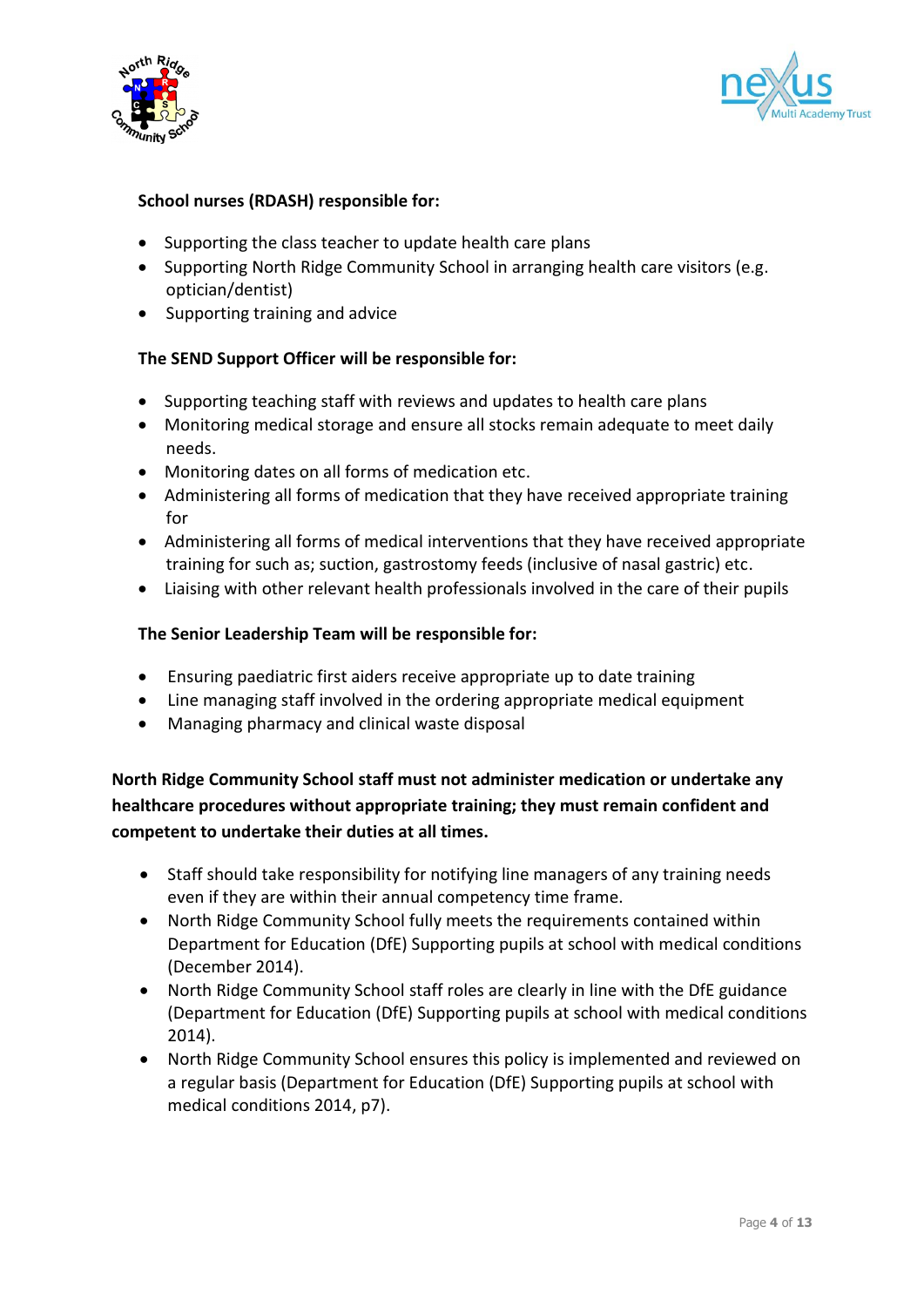



**Personal carers must not administer medication or undertake any healthcare procedures without appropriate training unless deemed appropriate through individual pupil care plans and agreements with relevant agencies and insurers; they must remain confident and competent to undertake their duties at all times.**

#### **North Ridge Community School**

North Ridge Community School will provide guidance and training for employees on the management and administration of medicines and supporting children with medical needs. North Ridge Community School holds vicarious liability for the actions of employees, working within the guidance of a current care plan, following completion of required training and demonstration of understanding of the pupils needs.

#### **Headteacher**

- The Headteacher has responsibility for developing detailed procedures for North Ridge Community School and ensuring that staff receive the necessary support and training to maintain the health, safety and wellbeing of pupils.
- The Headteacher should ensure that all staff, who needs to know, are aware of the pupil's condition prior to being involved in their care.
- The Headteacher has overall responsibility for the development of the pupils' individual Health Care plans.
- The Headteacher has overall responsibility for ensuring all changes to Health Care plans are communicated effectively to those involved in their care; this may include services outside of education.

#### **Teaching Staff**

- North Ridge Community School teaching staff have a duty to ensure they are up to date with training regarding support and management of medical conditions. Where training is required this **MUST** be raised with the Headteacher. Staff must not administer medication or any other clinical intervention without training and competency.
- All teaching staff have a duty to act as a prudent parent ensuring care is delivered where omission could be potential harmful.
- Teachers have a responsibility to amend resources of the curriculum to ensure inclusion of any pupil within their "class" to access education.
- Teachers have a duty to ensure that all relevant changes to a pupil's care plan are disseminated to all relevant care professionals.
- Teachers have a duty to instigate all changes to individual pupil's health care plans where necessary.
- Teachers should request medical supplies and alert parents to faulty equipment.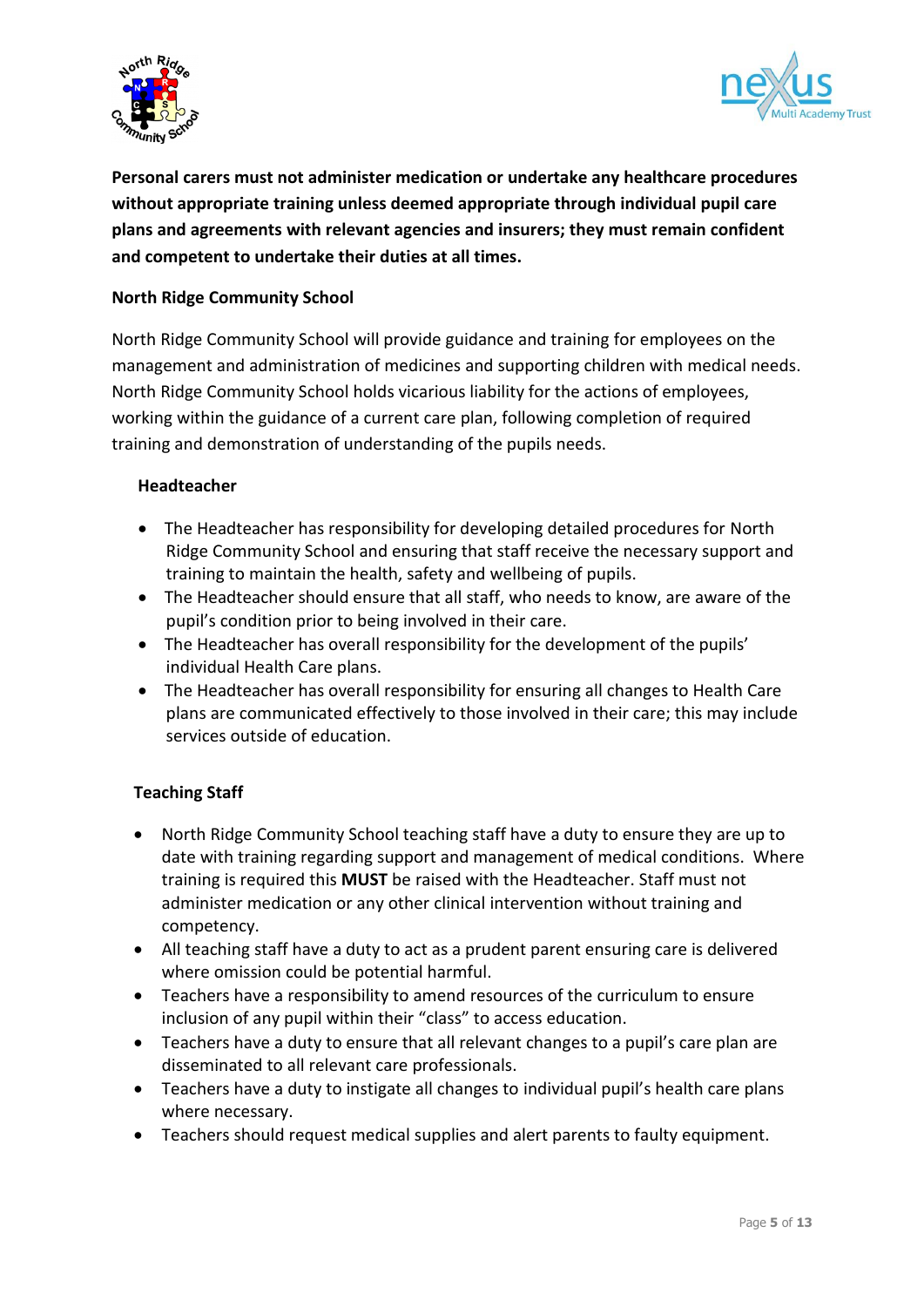



## **Associate / Support Staff**

- North Ridge Community School associate / support staff have a duty to ensure they are up to date with training regarding support and management of medical conditions. Where training is required this **MUST** be raised with their line manager. Staff must not administer medication or any other clinical intervention without training and competency.
- All associate staff have a duty to act as a prudent parent ensuring care is delivered where omission could be potential harmful.
- Associate staff must always raise any concerns they have over the care of a pupil with their line manager or class teacher.
- All associate staff have a duty to share all information regarding a pupil with the class teacher.

#### **Parent/Carer**

- Have a responsibility for the child's health and well-being. They **MUST** ensure North Ridge Community School has current, accurate information regarding any medical conditions; any changes must be conveyed immediately.
- Where medication is required, this should be provided with instructions of dose, frequency and be prescribed to the named pupil. Where possible medication should be prescribed outside the school day. All medication which needs to be administered by North Ridge Community School staff needs to be accompanied by a written consent form.
- Where pupils are ill, parents should always seek to return the pupil to school at the earliest opportunity once the pupil has made sufficient recovery.
- Should keep acutely ill pupils; especially infective, at home following the guidance available from school or school nurse.
- Ensure the prompt delivery of all medical supplies to school on request.
- Ensure that all equipment is recalled for appropriate servicing.

#### **NHS Trust**

- Rotherham, Doncaster and South Humber Foundation Trust (RDaSH) will support/coordinate generic medical condition training and medication management training on a yearly basis on request. There may be a possible fee for training needs.
- Where a new diagnosis is received and further advice and support is required, North Ridge Community School will seek the support of healthcare professionals.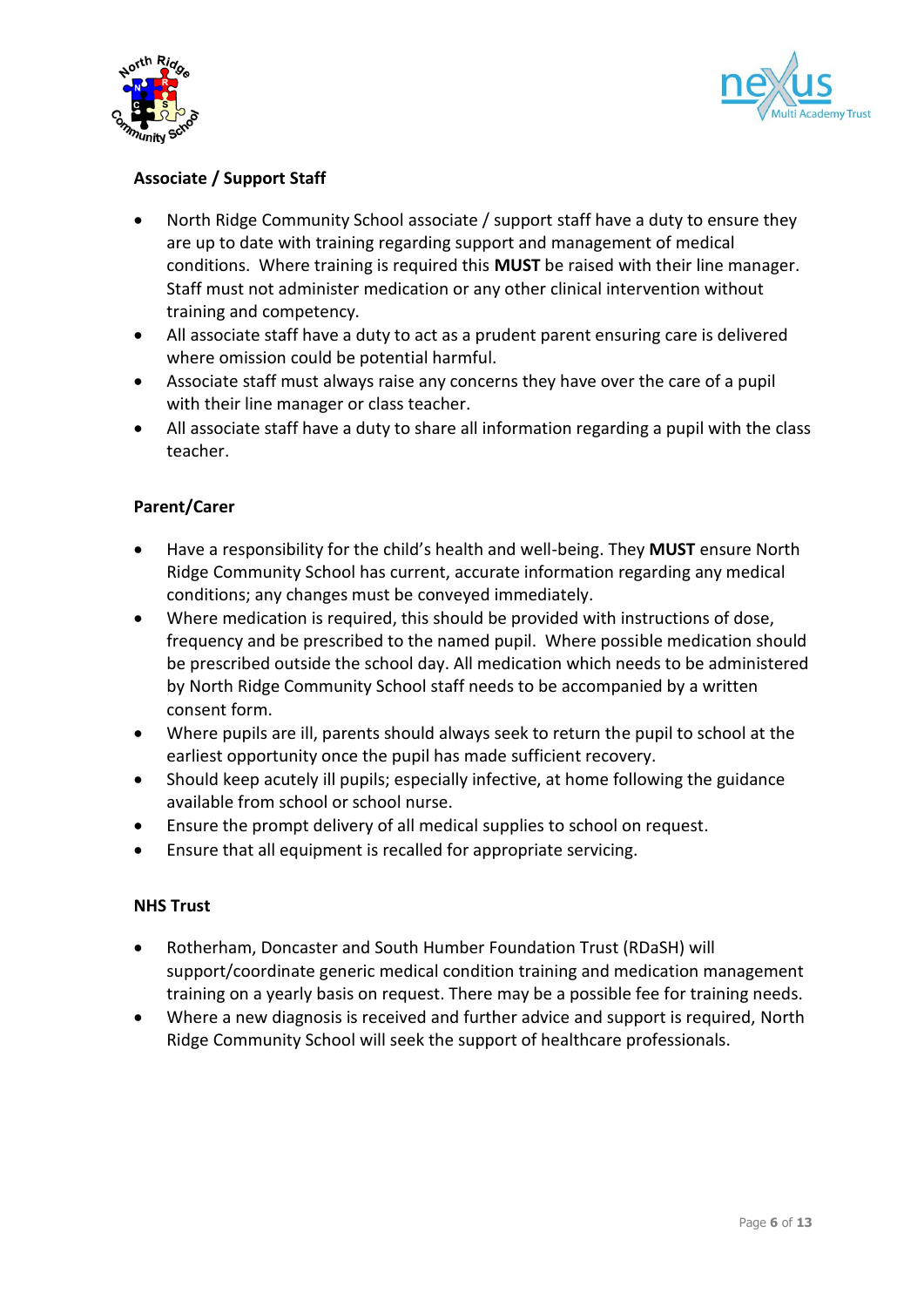



## **4. Health Care Plans**

#### **Who needs a health care plan?**

All children requiring additional safety measures or supportive mechanisms during the school day that if not met may put themselves or other pupils at risk; constituting physical, emotional and psychological need. Care planning is the mechanism whereby staff can identify the necessary measures to support those with additional needs. Agreement should be reached between North Ridge Community School, the parent and multi-disciplinary teams that care planning is required.

#### **Who should input into the care plan?**

- The care plan should be a multi-disciplinary document. North Ridge Community School should liaise with parent/carers/young person, specialist teams providing care.
- Plans should be drawn up in partnership between school parents and relevant health care professional e.g. specialist or community nurse who can best advice on the particular needs of the child.
- A meeting should be convened by North Ridge Community School inviting all who are required to give input, provide training or support to the young person. This meeting should provide the basis for the care plan.
- Care plans must be shared with and signed by all staff and parents.
- Care plans must be reviewed at least annually by North Ridge Community School (supported by a relevant health practitioner) or earlier if the child's needs have changed.
- North Ridge Community School will ensure copies of care plans are in the medical file (stored in medical room) and in the central file within the school office. Care plans must be taken on out of school visits, (responsibility of the party leader). Relevant medical professionals will hold a copy of all care plans.

#### **5. Medication**

Medicines should only be administered at school when it would be detrimental to a child's health or school attendance not to do so. If a child needs any "as required" medication i.e. pain relief, then parents must be contacted to check when a previous dose was taken and parents should be informed of if a dose has been administered via the home/school diary or via phone.

#### **Prescription Medication**

North Ridge Community School only accepts medication prescribed by a doctor, nurse practitioner, dentist or pharmacist prescriber. Medication **MUST** be provided in the original packaging, with clear prescriber instructions regarding dosage and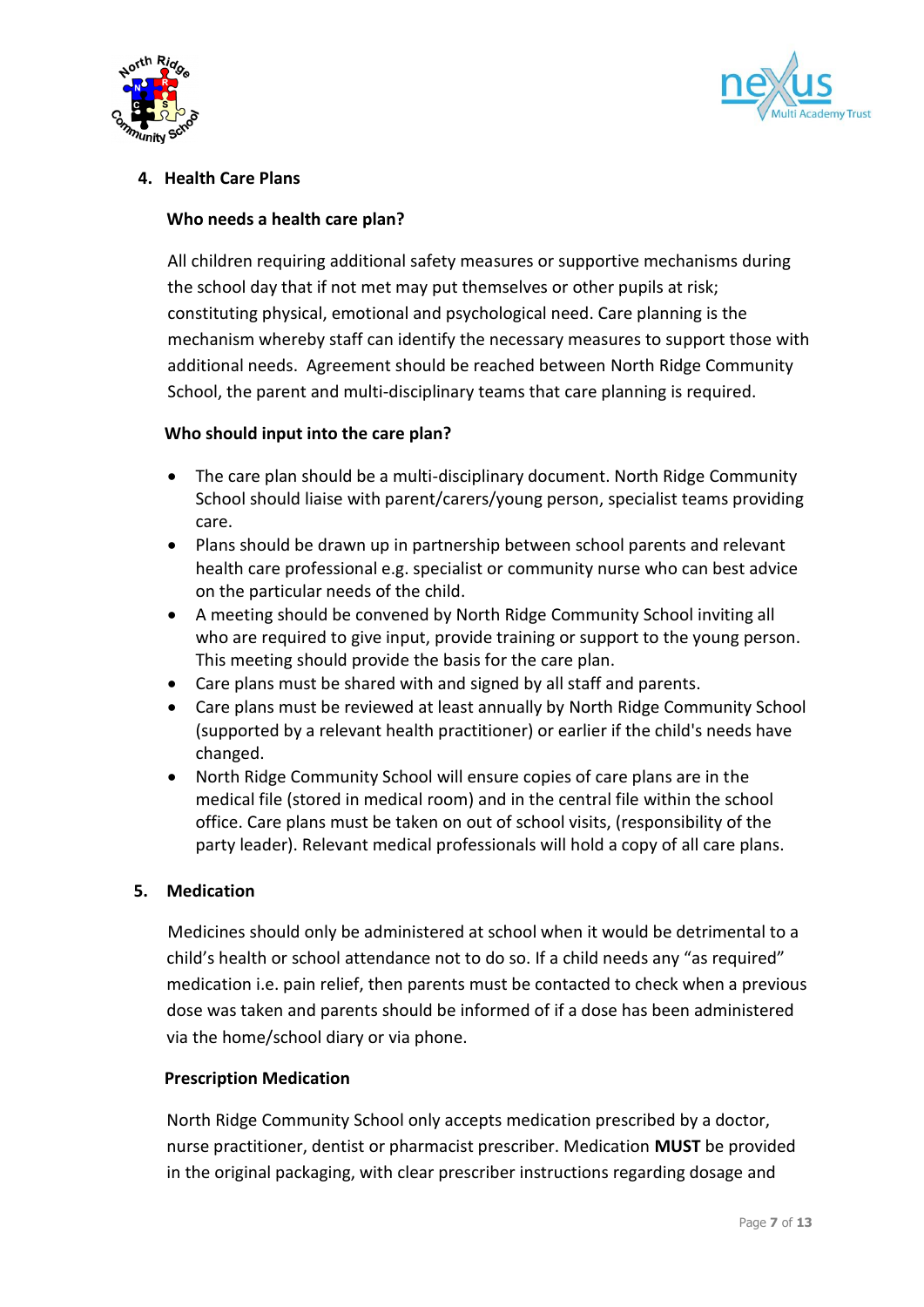



administration accompanied with a written consent. Where circumstances dictate, North Ridge Community School will explore all options to ensure that care is delivered when the above cannot be met due to exceptional circumstances. All such circumstances should be reported to the relevant line manager.

#### **Non-prescription or over the counter medication**

North Ridge Community School will **not** administer any non-prescribed medication. Where circumstances dictate and non-medicinal creams used in personal care are provided by parents, North Ridge Community School will ask them to sign a disclaimer or consent form.

#### **Controlled drugs (CDs)**

#### <https://www.gov.uk/government/publications/controlled-drugs-list>

E.gs of controlled medication (Buccal Midazolam)

- It is illegal for any child to hold controlled drugs in their possession, even if they are prescribed it (Misuse of Drugs Act, 1971). Any controlled medication **MUST** be stored in a LOCKED, NON PORTABLE, container or cupboard. Access to this medication should be allocated to TRAINED STAFF ONLY; this allocation should be recorded. Controlled medication remains in the medical room.
- Each area that holds a stock of controlled drugs must have a controlled drug register to record all CDs received, administered or discarded. Information of any missed doses should be shared with parent/carer. Any travel or movement of buccal midazolam must be recorded on all occasions including if medication leaves the site, is sent home or administered.
- Weekly stock checks of controlled drugs must be carried out to ensure appropriate stock levels are kept, expiry dates are checked and if there are any anomalies with the drug. Any anomalies i.e. missing stock must be reported immediately to a member of the SLT team. Where levels of controlled drugs are seen to be low and could potentially compromise the safety of the pupil (place them at risk), classes should request additional supplies from parents/carers by telephone and send out a medication requirement form that day.
- Should a pupil arrive in school without their prescribed emergency medication, school should contact parents immediately, request that the pupil is collected or that replacement medication is delivered.
- North Ridge Community School requires that parents supply a dose of their child's rescue medication to maintain adequate stock levels therefore averting potential shortages should a second dose be needed in an emergency. There is no need for a second dose in school unless a child is prescribed a second dose. This would be a waste on NHS resources in most cases. Staff must protect the tamper proof seal and bear in mind this is a controlled drug.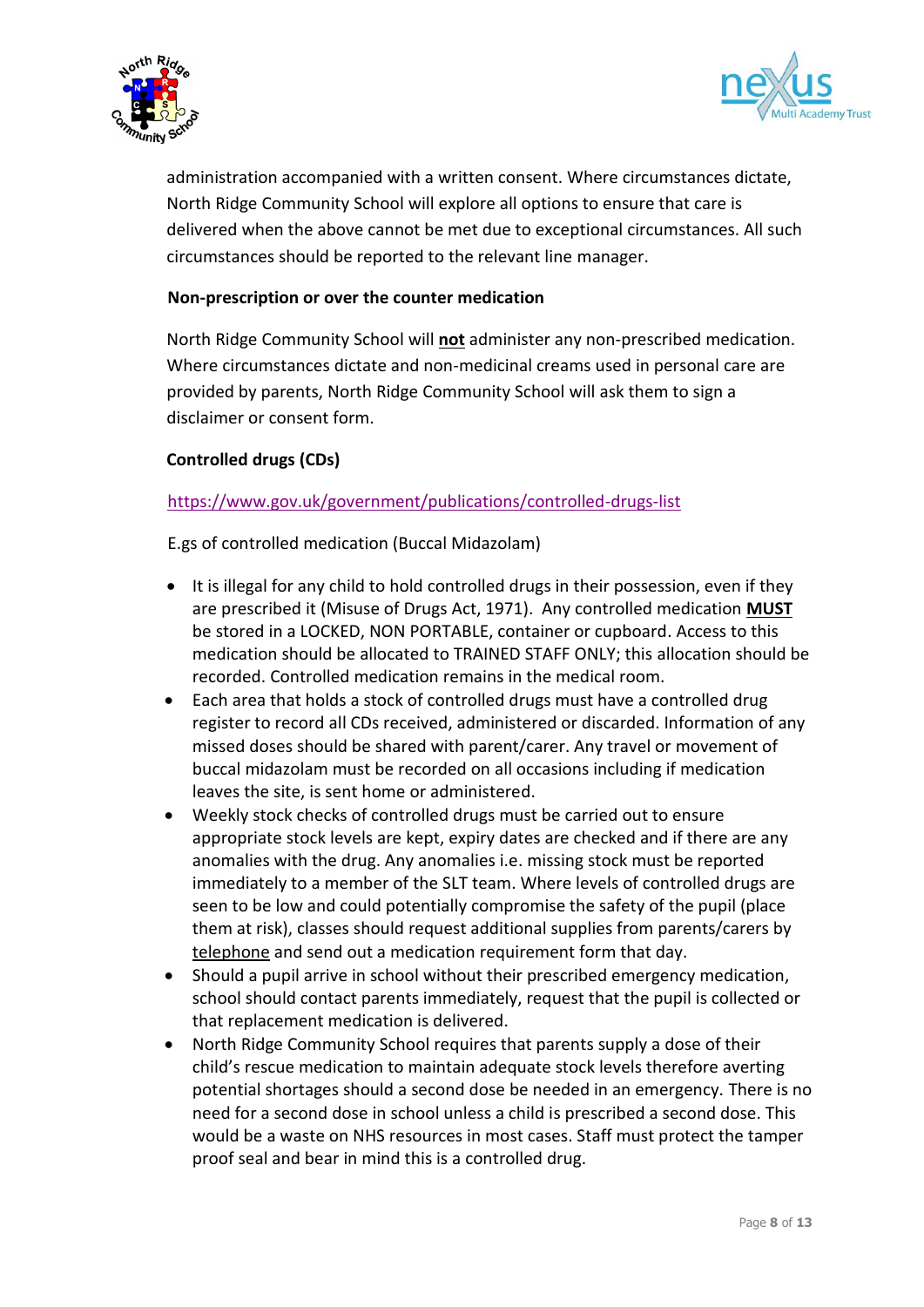



- North Ridge Community School will only store, supervise and administer medicines that have been prescribed for an individual child. No medicine should be accepted if it is not in its original packaging, with the child's name, dosage and frequency of administration clearly displayed on it. If a child requires two separate medicines, each should be provided in a separate package and container.
- Non-medically qualified staff should never transfer prescribed medicines from their original containers.
- Where appropriate children need to know where their own medicines are stored and have permanent and immediate access to their medicines when required. (staff present)
- Medicines such as adrenaline pens and asthma inhalers should be readily available to children throughout the school day and should **NEVER** be locked away. These items will be located in cupboards in the classroom.
- Where deemed appropriate North Ridge Community School will allow children to carry their own inhalers, adrenaline and insulin pens if fully competent in using it this should be reflected in a pupils individual Healthcare Plan to assess risk for the individual pupil and of other North Ridge Community School pupils. In doing so school will ensure that these medicines are only accessible to those for whom they are prescribed and those have been trained to administer.

#### **Prescribed medications for non-school use**

Parents and respite centres may send mediations into school to support additional services i.e. respite. On arrival into school these medications should be locked in the medical room cupboard. Staff must also complete the prescribed medications for non-school use checklist. All medications should be returned to the services or home at the close of the school day.

#### **Other medical interventions**

#### **Enteral Medications**

Any staff administering enteral medications must have completed the enteral feeding package and enteral medication competency assessment. This assessment will only enable a member of staff to administer enteral medications using the device type that they have received training for. This must be updated annually. Where training is required this **MUST** be raised with the Headteacher. Staff must not undertake any clinical intervention without training and/or competency.

#### **Enteral Feeding inclusive of Aspiration**

 North Ridge Community School staff have a duty to ensure they are up to date with training regarding support and management of medical conditions. Where training is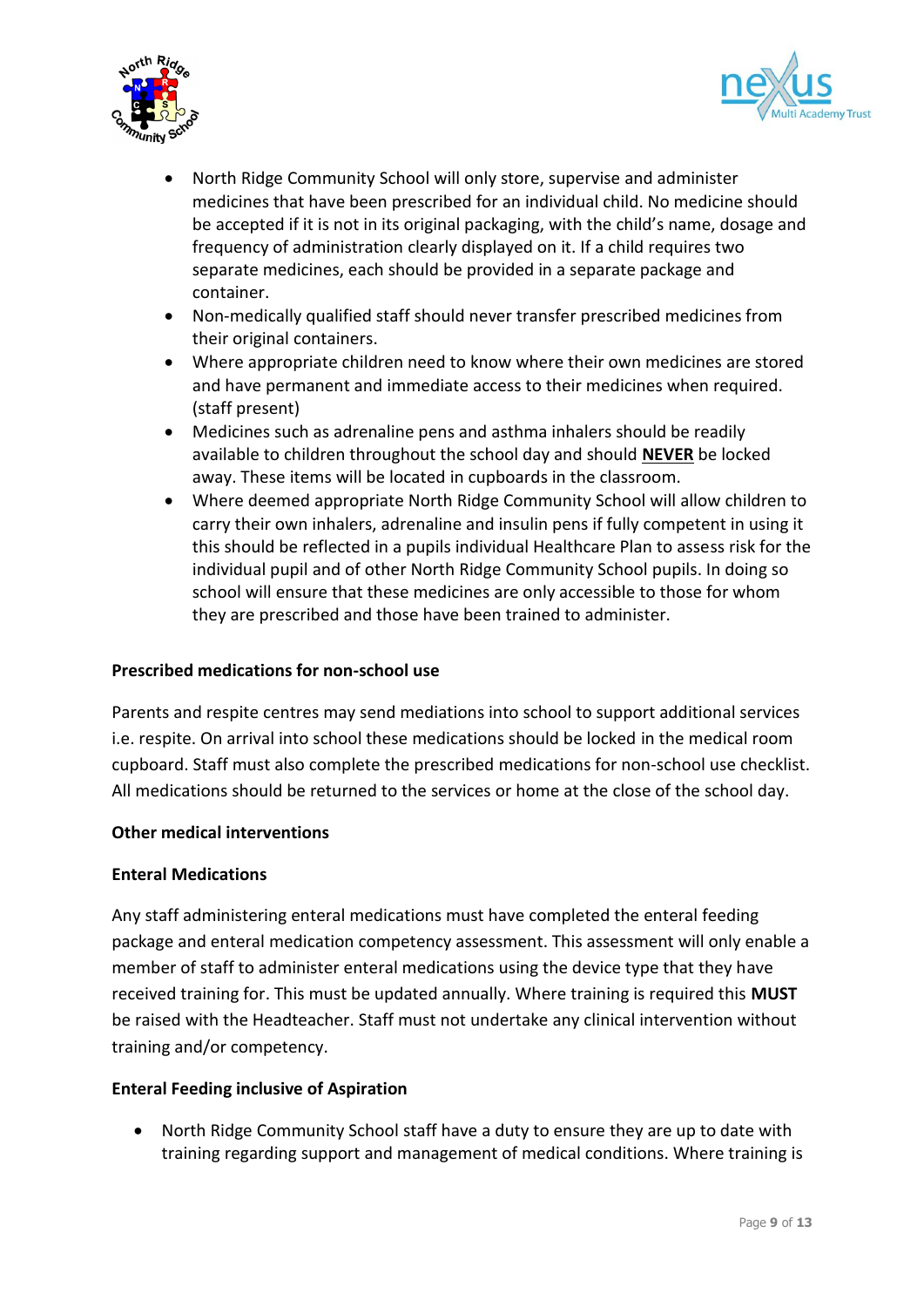



required this **MUST** be raised with the Headteacher. Staff must not undertake any clinical intervention without training and/or competency.

 All staff have a duty to act as a prudent parent ensuring care is delivered where omission could be potential harmful.

#### **Oral Suction**

- North Ridge Community School staff have a duty to ensure they are up to date with training regarding support and management of medical conditions. Where training is required this **MUST** be raised with the Headteacher. Staff must not undertake any clinical intervention without training and/or sufficient competency.
- All staff have a duty to act as a prudent parent ensuring care is delivered where omission could be potential harmful.

#### **Vagal Nerve Stimulation**

- North Ridge Community School staff have a duty to ensure they are up to date with training regarding support and management of medical conditions. Where training is required this **MUST** be raised with the Headteacher. Staff must not undertake any clinical intervention without training and/or sufficient competency.
- All staff have a duty to act as a prudent parent ensuring care is delivered where omission could be potential harmful.

#### **Undiagnosed seizure activity**

• If a pupil presents with a seizure who has no known history or a care plan in place, this should be treated as a medical emergency.

## **ALL STAFF SHOULD AT ALL TIMES REFER TO NORTH RIDGE COMMUNITY SCHOOL'S STANDARD OPERATING PROCEDURES**

#### **Emergency Call Alert**

- This system should be used in the event of any medical emergency to alert the Senior Leadership Team.
- Once staff suspect a pupil is likely to breach their seizure protocol and rescue medication is likely to need administering, they should alert the SLT and school nurse by sounding the emergency call system. SLT members will attend the scene and call emergency services, and notify parents/carers where deemed necessary.
- Lead first aider to contact key holder / obtain keys from administration office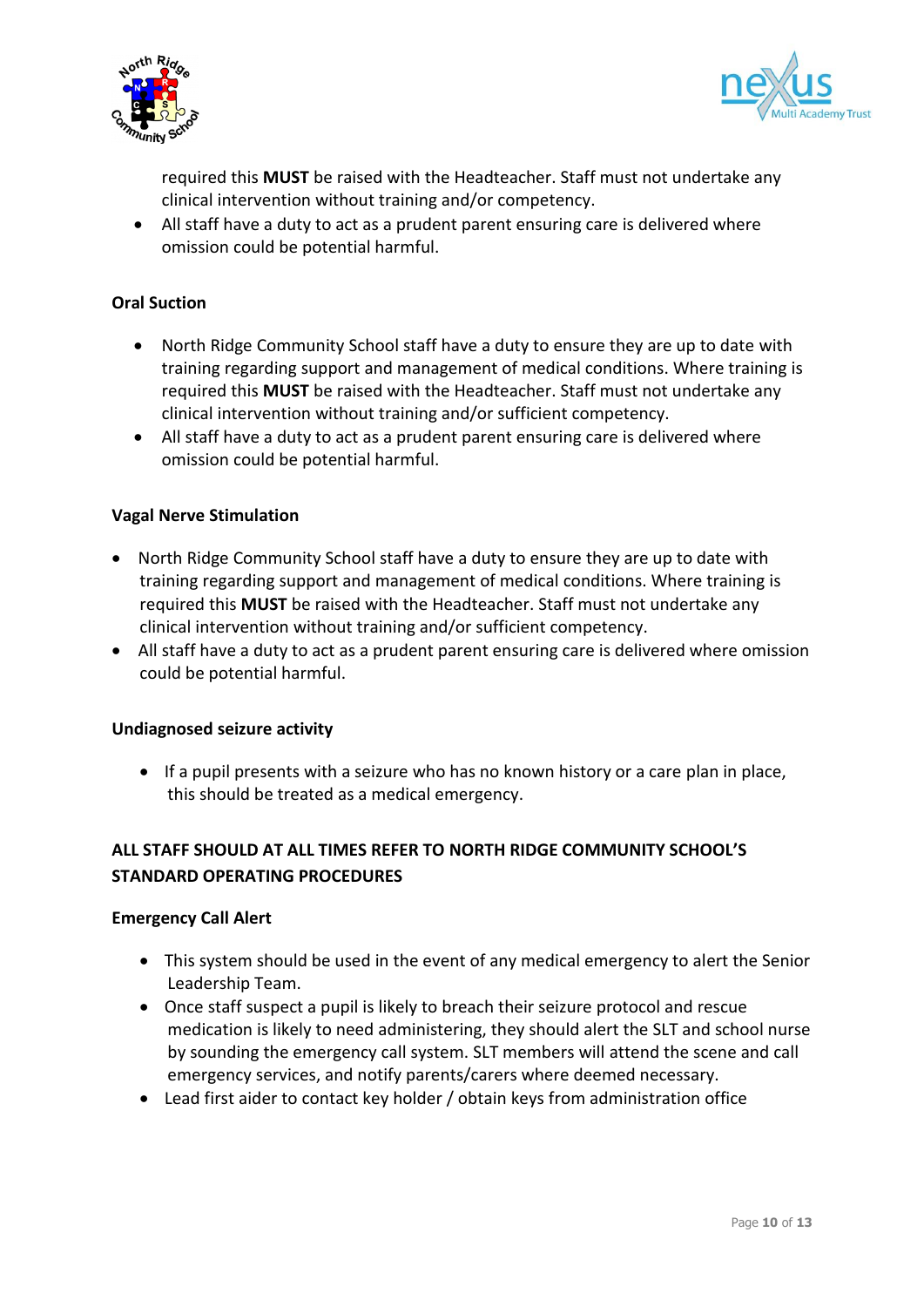



## **Record Keeping**

- Parents should inform North Ridge Community School about the medicines their child requires during the school day. The medication should be provided in the original packaging, be labelled with the child's name, administration route, dose and frequency.
- North Ridge Community School will gain signed consent from parent/carer to administer medication; where medication is used long term it is the parent/carer responsibility to ensure any medication sent into school is in date and that school receives sufficient supplies upon the request of school. Any medication administered in school will be clearly documented on a Medication Administration Record (MAR) to show the date time and dose of administration and should have two staff signatures.
- Medication request forms should be completed when supplies are required.
- A medicine alert form must be completed when medicines are returned to parents. (Parents must contact school if the medicine does not arrive home with their child)
- Checklists should be completed whenever any new medication/stock arrives into school.

#### **Disposal of Medicines**

- Large volumes of medicines should not be stored in school. Should North Ridge Community School have uncollected, spent or out-of-date medicines at the end of each term, these should in the first instance be sent home for parents to dispose of them correctly. At the end of every academic year all medicines must be sent home or earlier if staff are aware of pupil absence prior to the end of term. Any spillage waste must be disposed of into a pharmaceutical waste bin (yellow medical waste bags) located in changing areas.
- It is the responsibility of all staff at North Ridge Community School to ensure that the facilities coordinator's room remains locked at all times.

#### **Infection Control**

- All staff must be vigilant in hand hygiene procedures i.e. washing hands before and after a clinical procedure and using alcohol gel (no more than the recommended 10 times) if hand washing facilities are not available. However, staff should be aware that wherever possible hand washing is the preferred option at all times.
- All staff must where appropriate personal protective equipment when carrying out medical procedures i.e. aprons and gloves appropriate to the procedure (please refer to individual standard operating procedures documents)

#### **Educational Visits (Please also refer to the Educational Visits Policy)**

- The group leader is responsible for risk assessing the medical needs of all pupils and ensuring all needs can be met.
- Any additional information highlighted on the day identifying possible new risks of the visit must be added to the individual health care plan.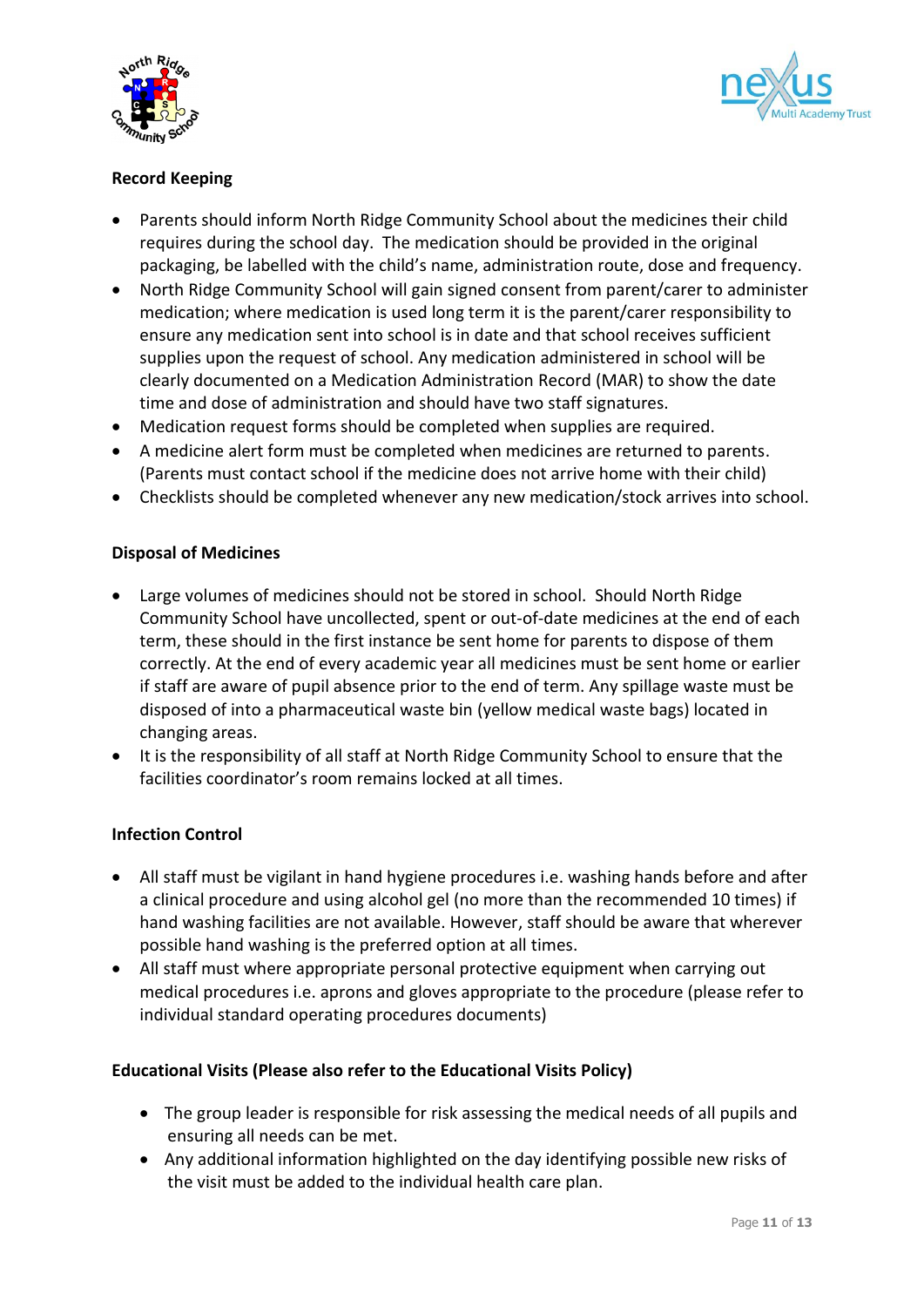



- On administration of Buccal Midazolam an ambulance should be called and parents informed
- The agreed medi-packs, supplied by school, must always be used to transport medication off site. These medi-packs are located in the facilities coordinator's room.

#### **Non North Ridge Community School Staff i.e. personal carers**

- Staff funded by continuing health care must provide evidence of appropriate training to deliver clinical interventions. This therefore ensures that they are covered by North Ridge Community School's over-arching policy.
- All personal carer's whilst working on North Ridge Community School premises will not be required to administer medication to any pupils of whom they support without receiving appropriate training.

#### **Education for All**

The following contacts and documents will support North Ridge Community School to offer inclusive education to all pupils with short and long term medical needs.

#### **Error/Omissions Process**

All staff are responsible for their own actions when carrying out clinical interventions, although school wish to adopt an open and transparent practice to the identification and response to errors/omissions.

# **If any error or omission is made during any clinical intervention the following steps should be carried out:**

- Inform Line Manager
- Line Manager to Inform a member of the SLT
- Contact Parent/Carer
- Seek appropriate healthcare advice
- Record Process
- **6. Partnership Working**

#### **Local Authority Contacts**

Sarah Stokoe – sarah.stokoe@doncaster.gov

#### **Health Contacts**

Kate Watkins – kate.watkins@rdash.nhs.uk